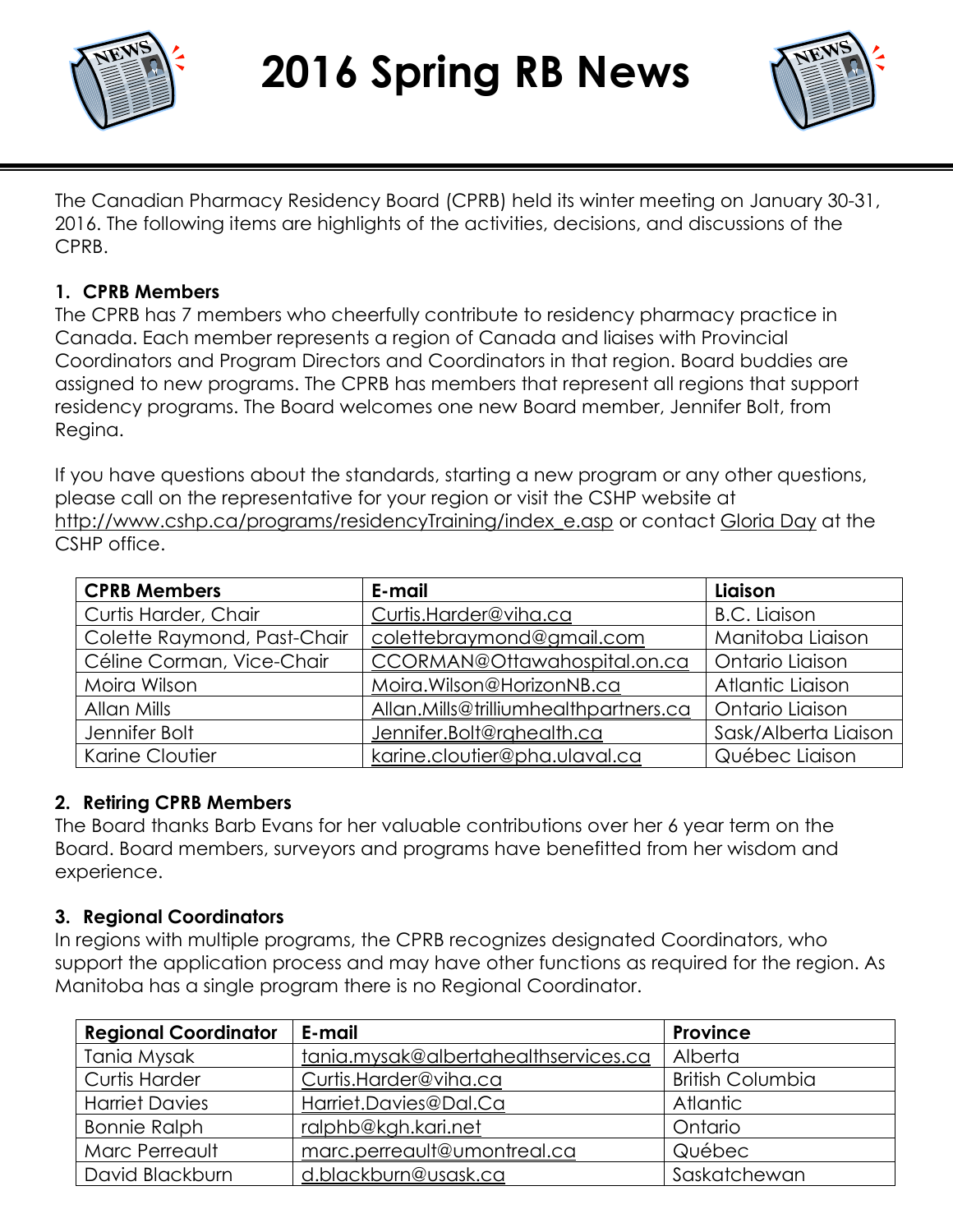# **4. Hospital Pharmacy Residency Forum of Ontario (HPRFO)**

Bonnie Ralph, HPRFO's chair term will be completed in April. The incoming chair in May is Natalie Crown.

# **5. Accreditation Awards**

The CPRB members visited 7 programs in the spring and fall of 2015 to complete on-site accreditation surveys. The members continue to learn from and with the various coordinators, residents, directors and preceptors. Congratulations to the **Centre for Addiction and Mental Health**, **The Ottawa Hospital and Montfort Hospital**, **Trillium Health Partners**, **Lower Mainland Pharmacy Services**, **University Health Network (General Program), University Health Network (Primary Care),** and **Vancouver Island Health Authority** on receiving accreditation.

# **6. Standards Group Update**

The Standards Group reviews the Accreditation Standards and plans and delivers Advanced (Year 2) Pharmacy Residency Standards according to an established timeline. The Standards Group consists of the following members: Allan Mills (Chair), Curtis Harder (Vice-Chair), Peter Loewen, Heather Kertland, Debbie Kwan, Jennifer Bolt, Lalitha Raman-Wilms, Nancy Sheehan, Sandra Bjelajac Mejia, and Samantha Yau.

The final draft of the Accreditation Standards Advanced (Year 2) Pharmacy Residencies was sent to stakeholders for comments. The comments have been discussed and the final document has been updated and sent for copy-editing and translation. The Standards will be posted on the CSHP website once finalized.

Next up: The Standards Group will be reviewing the year 1 standards.

# **7. Education Group Update**

The Education Group plans and implements educational events to address identified learning needs for Canadian hospital pharmacy residency directors, coordinators, and preceptors. The Education Group consists of the following members: Colette Raymond (Chair), Tania Mysak, and Jennifer Tseng. Jennifer Bolt will transition from the Standards Group to the Education Group in February. The spring 2015 webinars 'Navigating the Climb – Strategies to Help the Challenging Resident' by Dr. Janice Yeung and 'What's Changed About the Survey Process' by Ms. Moira Wilson were well attended. An informative session, 'Rating with Rubrics' by Ms. Melanie Danilak, Edmonton residency coordinator, was recently held on February 17, 2016. The webinar links and handouts are available on the CSHP website at

[http://www.cshp.ca/programs/residencyTraining/index\\_e.asp](http://www.cshp.ca/programs/residencyTraining/index_e.asp)

Karen Cameron (UHN Residency Coordinator) will lead the next CPRB webinar on Layered Learning Models in spring 2016.

Suggestions for residency preceptor development topics are always welcome – email [colettebraymond@gmail.com](mailto:colettebraymond@gmail.com) with your ideas.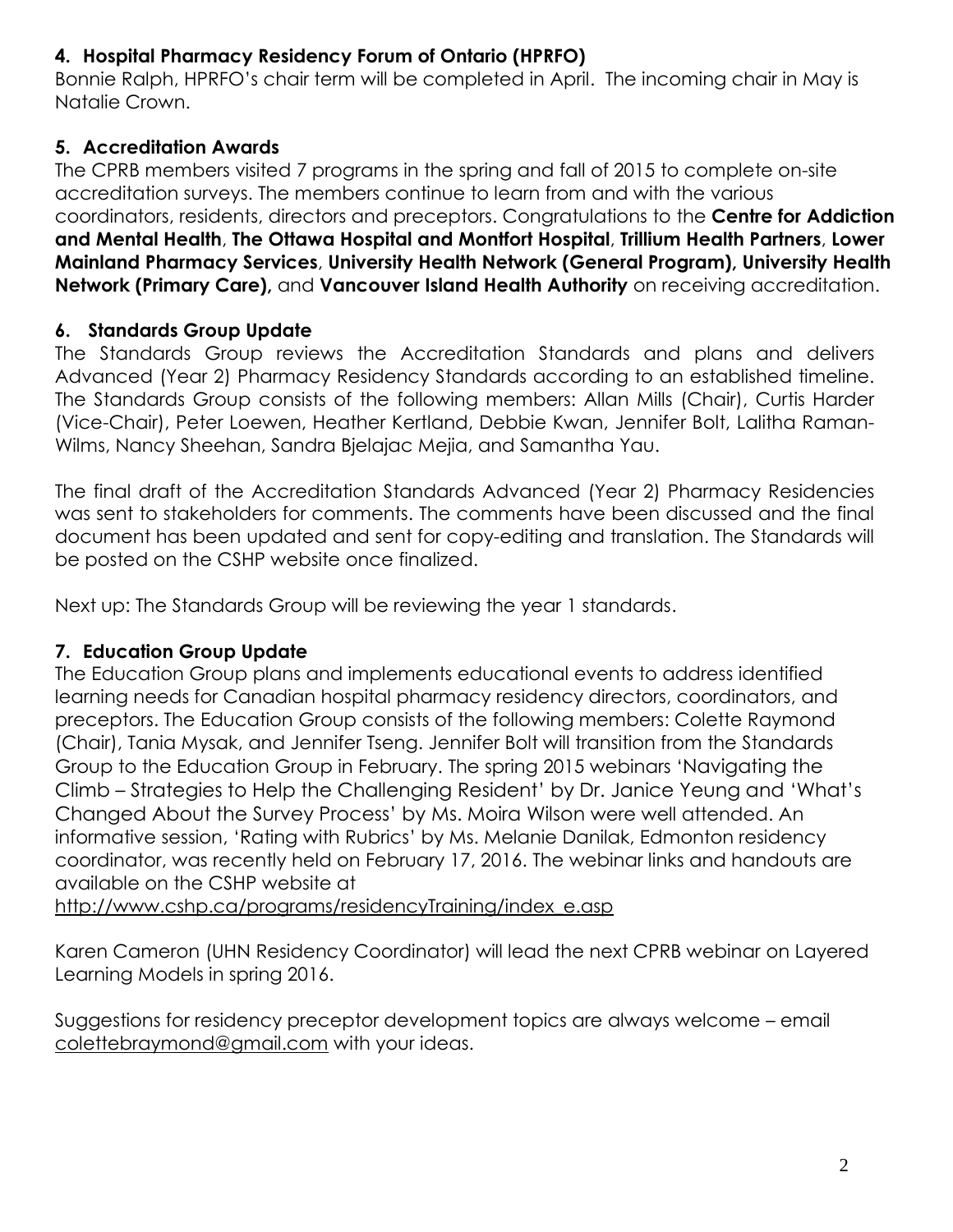# **8. Surveyors Group Update**

The Surveyors Group consists of the following members: Moira Wilson (Chair), Céline Corman (Vice-Chair), Danette Beechinor, Cathy Burger, Dorothy George, Sandy Jansen, Christine Landry, Leslie Manuel, and Bill Wilson. Barb Evans will join the group in February. The group continues to meet on a quarterly basis via teleconference. Over the past year, the Surveyors Group has participated in numerous surveys and new members have undergone surveyor training.

# **9. Resident Recruitment for 2016-17**

The Residency Matching Service (RMS) was used to successfully match 107 residents to programs for the 2016-2017 year. Applications to residency programs continue to be competitive. The chart below provides the RMS statistics for the last two years.

| Year      | <b>Accredited</b><br>programs<br>registered | Non-<br>accredited<br>programs<br>registered | Registered<br>candidates | <b>Unmatched</b><br>candidates | <b>Positions</b><br>available | <b>Positions</b><br>filled |
|-----------|---------------------------------------------|----------------------------------------------|--------------------------|--------------------------------|-------------------------------|----------------------------|
| 2015-2016 | 26                                          |                                              | 321                      | 220                            | 101                           | 101                        |
| 2016-2017 | 26                                          |                                              | 328                      | 223                            | 108                           | 107                        |

# **10. 2016-2017 Residency Matching Service (RMS) dates to remember**

For the 2017-18 recruitment years, the RMS deadlines are:

- Program Deadline: November 1, 2016 Programs must update/revise online program information
- Applicant Deadline to apply to programs varies. Please visit the CSHP website at [http://www.cshp.ca/programs/residencyTraining/applicants/rms\\_e.asp](http://www.cshp.ca/programs/residencyTraining/applicants/rms_e.asp)
- January 9, 2017 Ranking by applicants and programs close at 5 p.m. EST
- January 16, 2017 Match results will be available

# **11. Leading Practices for Residency Programs**

Programs are invited to submit leading practices that can be shared with others across Canada. Leading practices are examples of how programs have implemented rotations, evaluations, or program planning to meet the Accreditation Standards. Previously accepted leading practices are maintained at

[http://www.cshp.ca/programs/residencyTraining/programsinfo\\_e.asp](http://www.cshp.ca/programs/residencyTraining/programsinfo_e.asp) for your reference.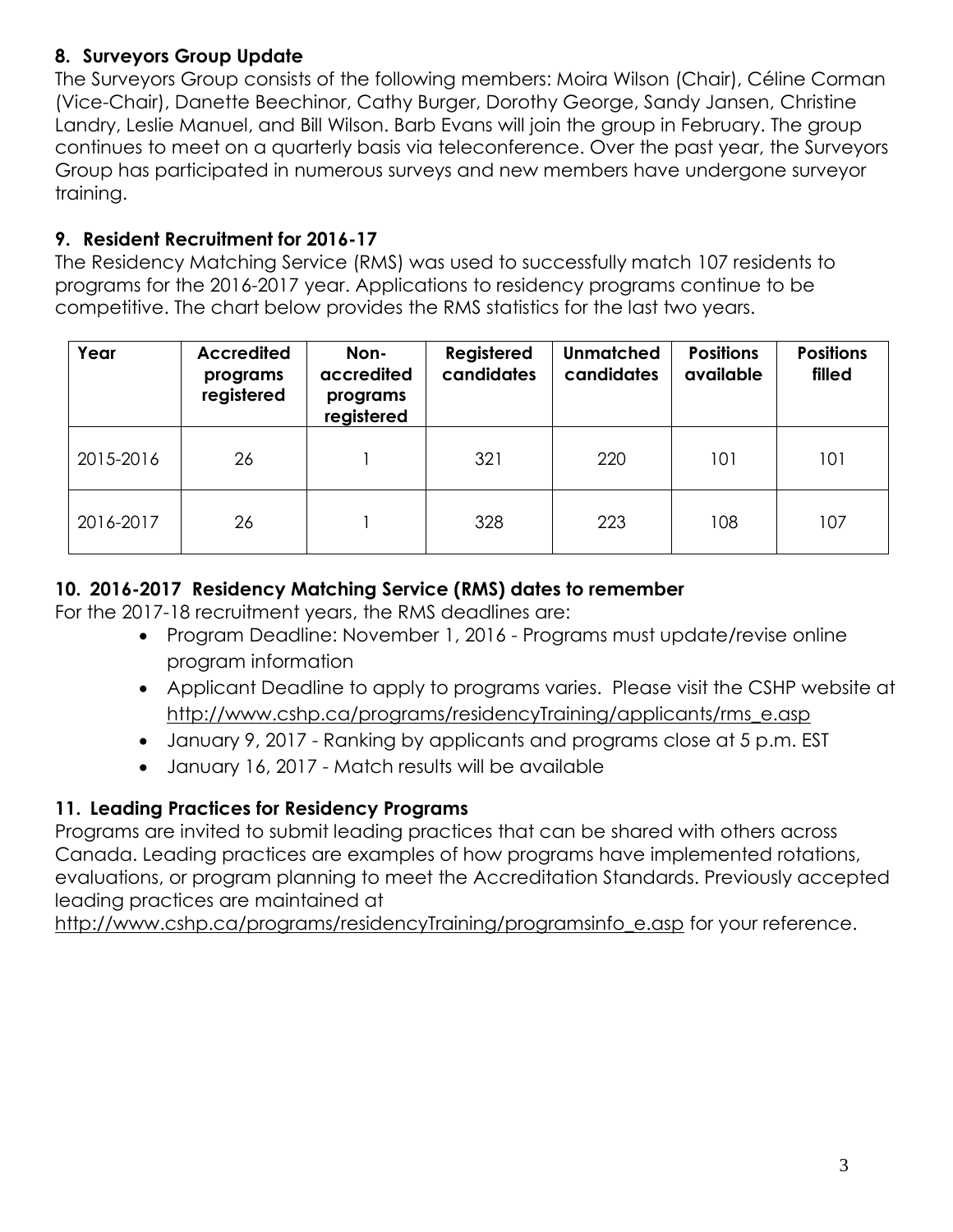

### **12. You Asked Us**

#### **Does an assessment of the pharmacy resident need to be completed for every aspect of the residency program?**

The CPRB reviewed their current approach to accreditation. All components of a residency program that directly relate to a CPRB competency, as outlined in the 2010 Standards, must have a written assessment. Examples of this would include: administration, miniproject, and four roles of teaching. Didactic sessions and academic half days do NOT require an evaluation. The knowledge and skills gained during these sessions should be evaluated during rotations. An example of this would include an introductory pharmacokinetics seminar. Application of these skills should be evaluated during completion of clinical rotations.

#### **Accredited Canadian residency programs are not listed under the directory for ASHP accredited residency programs when applying for BCPS examinations. Can CSHP liaise with ASHP to have CPRB-accredited programs added to the list?**

The CPRB chair plans to liaise with ASHP and the BCPS program to review the eligibility of CPRB-accredited residency programs as acceptable experiences to qualify for the BCPS examination.

#### **When is a newly established program eligible for accreditation?**

New programs are required to submit a *Notification of Intent to Apply for CPRB Accreditation*. This notification serves as notice to the CPRB to include the program in the future survey schedule and to list the program on the CPRB roster with program status as "Accreditation Application Submitted".

New programs may submit a *Request for Accreditation Survey* and all supporting documents provided that the following conditions will be met at the time of the on-site survey:

- a) Program will have been in operation for one full year;
- b) Program will have graduated one resident, and;
- c) One or more resident(s) who graduated will be available to the surveyors

Detailed information of the application process may be accessed at http://www.cshp.ca/programs/residencyTraining/Surveyinfo\_e.asp

#### **How is the Accredited Canadian Pharmacy Resident (ACPR) designation conferred to residents who graduate from programs prior to the program's accreditation?**

If accreditation is granted, it shall be retroactive to the date on which a valid and complete *Request for Accreditation Survey*, including all requested supporting documents, is received by the Chairperson of the Board, CPRB. Submission of the request for accreditation survey should only occur after the program has started operation. For example, if a resident starts in June 2016, the program should submit the request for accreditation at that time. The survey will be scheduled for the spring of 2017 so the resident can be present for the survey. Upon the award of accreditation of the program, the date of accreditation would be retroactive to June 2016. The resident would then be eligible for the ACPR credential.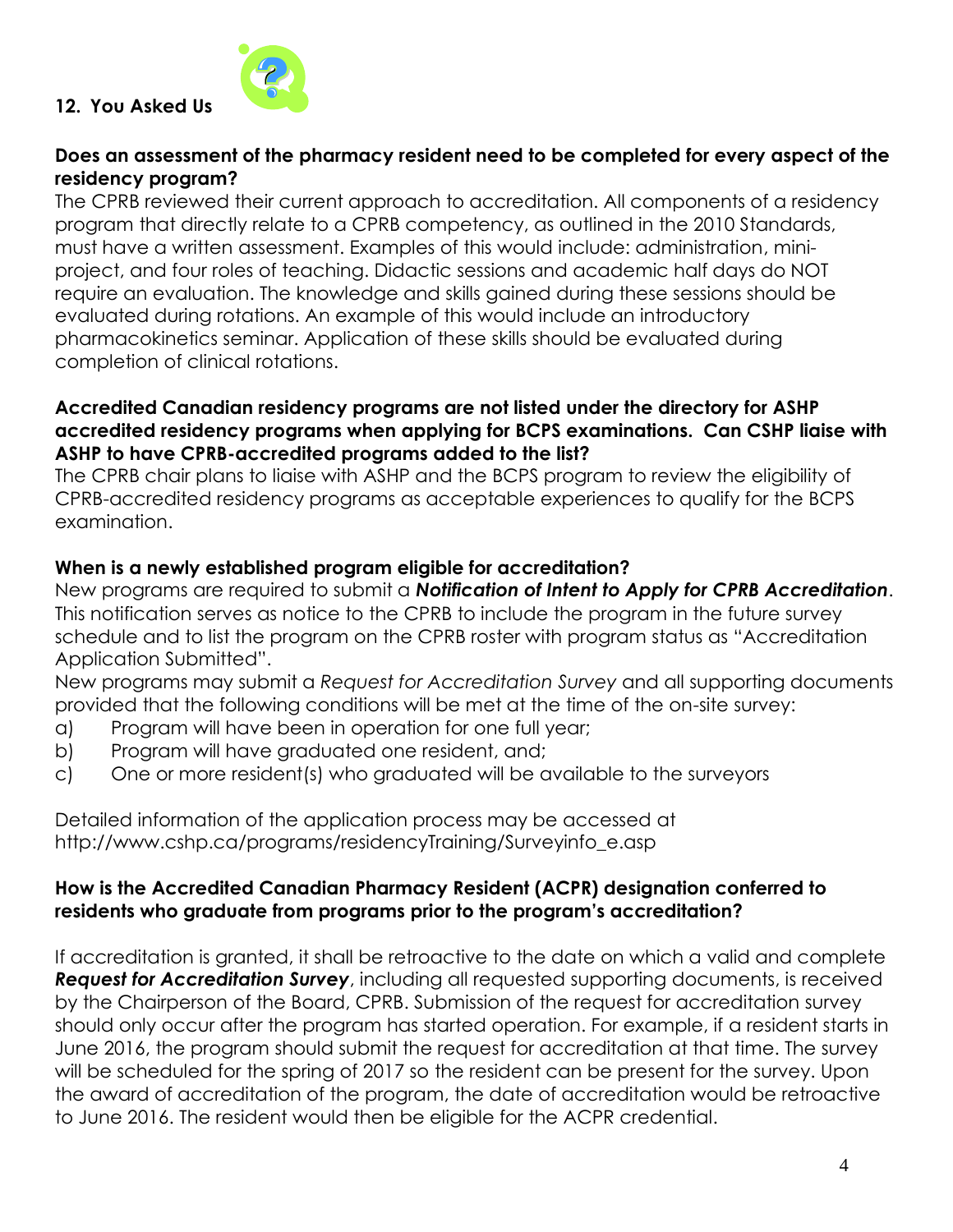# **13. What is CPRB working on?**

## What are the recent changes to the CPRB Accreditation process?

- The signature from the Chief Executive Officer may ALSO be the Senior Administrative Delegate with Accountability for Pharmacy
- Data from the Hospital Pharmacy in Canada (Lilly) Survey may be used to populate the pre-survey documents
- For pre-survey documents changes to the structure of the organization or pharmacy department, since the last CPRB accreditation, may be in any format (powerpoint, word document, reference to website)
- Please include the residency program manual AND ALL residency related policies and procedures (e.g. sick days).
- For the meeting with the pharmacy administrative team rather than a presentation, the team is requested to provide a written summary in advance of the survey, in any format (i.e. PowerPoint or word document), and leave time for questions with the survey team.
- Meeting with the residency coordinator the formal presentation has been discontinued. The allotted time will be used to answer questions from the surveyors.
- A formal meeting with a health care team is no longer required; however, the Accreditation team would like to tour a patient care area where a resident is currently on rotation or where a resident has recently been on rotation.
- For more information, please see the June 2015 archived webinar. [http://www.cshp.ca/programs/residencytraining/webinars\\_e.asp](http://www.cshp.ca/programs/residencytraining/webinars_e.asp)

# Duration of Accreditation

The CPRB reviewed the duration of accreditation awards at its winter meeting and voted to add a six year accreditation award. This new award will not replace any of the existing awards; instead, it will be reserved for recognition of exemplary programs. Next steps include a review of all categories of accreditation, an update to the CPRB Policy and Procedures, and development of an implementation strategy.

### Residency Candidate Application Fees

An evaluation of application fees, for similar programs across Canada, identified that CPRB is significantly undercharging its applicant pool. Effective fall 2016, residency candidate application fees to register with the Residency Matching Service will increase from \$50 to \$150.

### New Accreditation Fees

The Board is working to simplify the CPRB Annual Program fees and improve transparency. The fees charged to programs include all services provided by the CPRB. These are expenses related to: annual CPRB Board meetings, CSHP office overhead, human resources (e.g. administrative assistant's salary), survey expenses, webinars, translation, Residency Matching Service, Residency Networking Event, development and revision of standards, continuing professional development and the ongoing development of tools and techniques to support residencies. Survey expenses comprise a proportion of these services (approximately 15% of CPRB expenses).